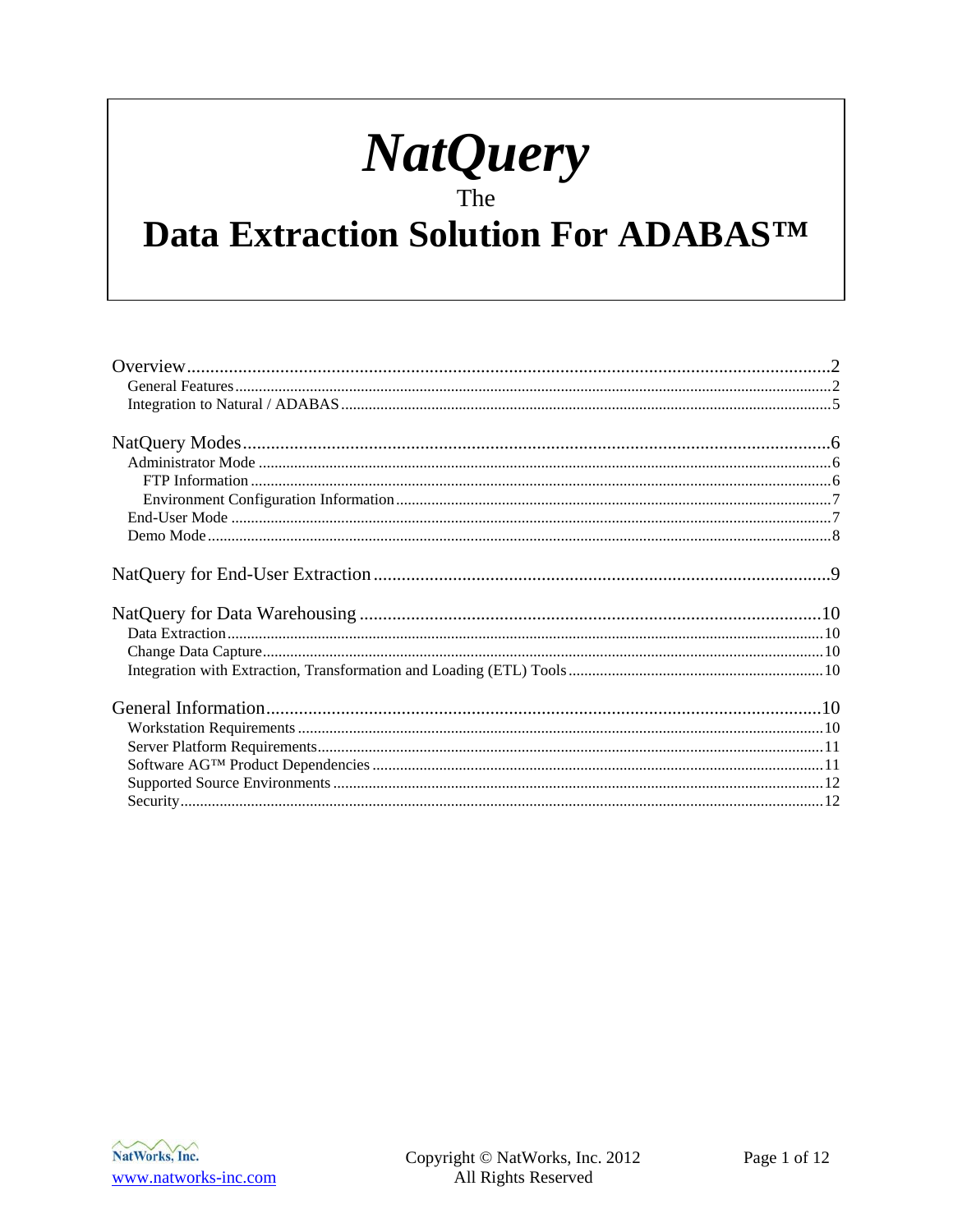# <span id="page-1-0"></span>**Overview**

NatQuery is a workstation-based, Graphical User Interface (GUI) application that has been specifically designed to support data extract processing against data stored in Software AG's ADABAS database, or any other data source that can be accessed using Software AG's Natural programming language. NatQuery is applicable for End-User, Data Warehousing, basic Web Publishing, and basic data replication. NatQuery supports data extraction from ADABAS in two ways:

- The dynamic generation of data extraction programs written in Natural™, Software AG's  $4<sup>th</sup>$ generational programming language,
- The dynamic generation of parameter cards for the execution of specific ADABAS utilities as well as the generation of Natural programs to properly process the output of these utility executions.

From its inception, NatQuery has been designed to fully automate and simplify data extraction from ADABAS. It is a tool designed to be:

- Easily used by an End-User with minimal training
- Easily installed
- Easily administered and maintained
- Easily integrated into existing desktop data-processing applications
- Robust and performance oriented.

## **General Features**

NatQuery offers the following general features:

• **Flexible Extraction using straight Natural or the use of ADABAS utilities and Natural** Ability to extract data from ADABAS through the use of 100% generated Natural programs, or through the use of specific ADABAS utilities that are supported by 100% generated Natural programs.

#### • **"Online" or "Offline" Extraction from ADABAS**

When ADABAS utilities are used for extraction, NatQuery supports extraction in either "offline" or "online" modes. In "offline" mode, NatQuery supports extraction from ADABAS by utilizing ADASAV (ADABAS Backup) tapes as input. In "online" mode, NatQuery supports extraction through straight generated Natural, or through the use of ADABAS utilities such as ADAULD and ADACMP with the output of these utilities then being processed with generated Natural.

• **Performance Sensitive Natural Generation**

When Natural is used for extraction, NatQuery generates performance-sensitive Natural version 2.x structured programs with the ability to appropriately and automatically generate various Natural data access statements using descriptors, super-descriptors, hyper-descriptors, sub-descriptors, ISNs and phonetic-descriptors as access keys.

#### • **Multi-File Extraction**

With utility use or the use of straight Natural, NatQuery has the ability to automatically generate complete and ready-to-execute Natural data extraction programs that support the logical accessing of up to 5 related "primary" files with each of these 5 files having the ability to further access any number of "lookup" references (i.e. code-to-text translations), within a single generated program.

#### • **Straight-Forward Integration to the Natural / ADABAS Server**

Automatic or manually controlled integration between the user's workstation and the remote mainframe server through the use of basic FTP services, allowing for both the upload of NatQuery requests, the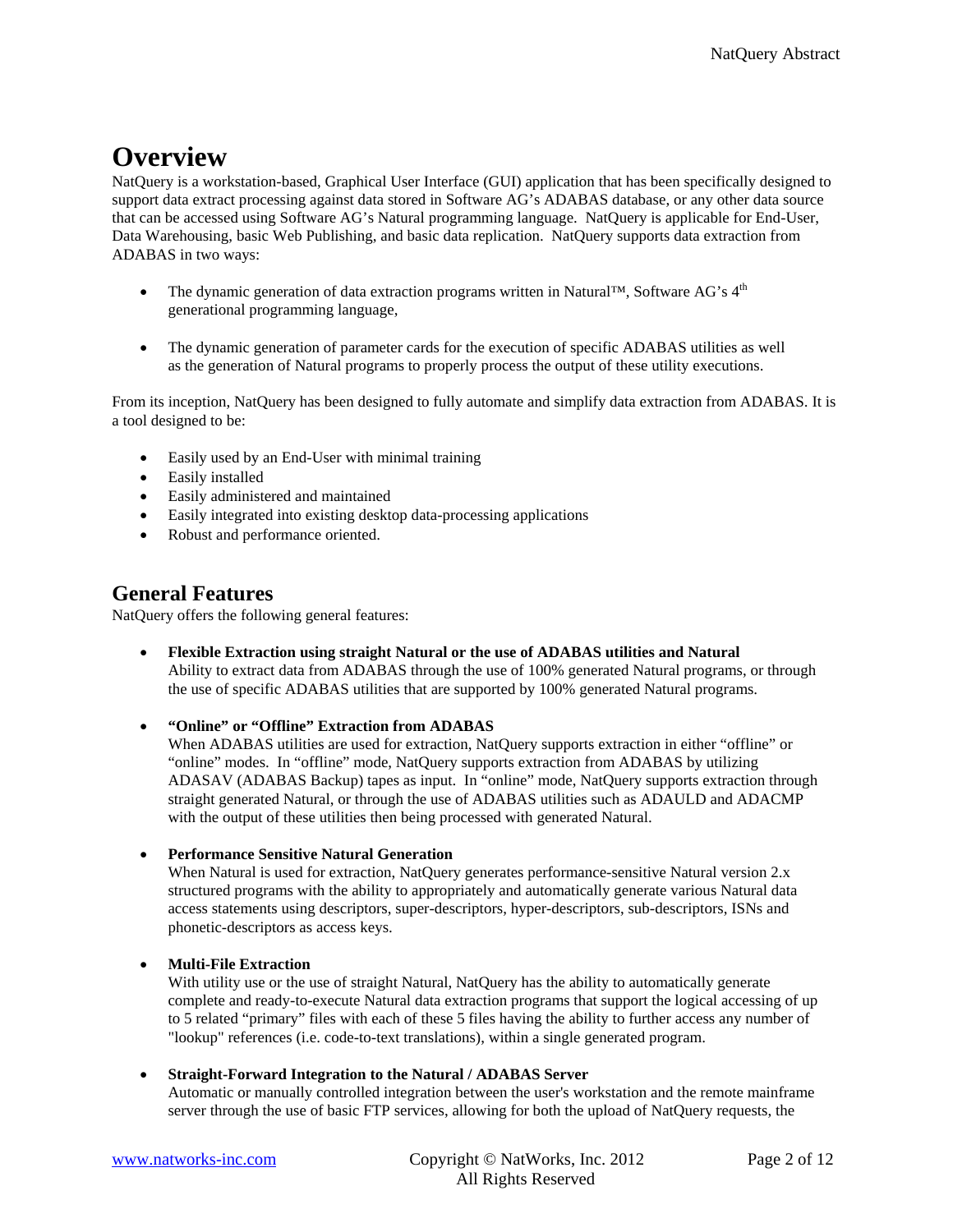downloading of request output, or the FTP to a different platform.

#### • **Automatic Leveraging of Performance Features**

Automatic support for the Multi-Fetch feature of ADABAS, a feature that significantly reduces execution time and CPU overhead when Read Physicals are required.

#### • **Integration to PREDICT**

Automated integration to PREDICT, with the ability to make PREDICT information available within the NatQuery environment as well as the ability to provide and pass PREDICT information into Data Warehousing products.

#### • **Automatic Execution of Extraction Requests**

Automatic execution of extraction requests in batch, allowing full control over potential impact to production online systems and execution in the best performing Natural environment.

#### • **Automatic Handling of required Job Control Language**

Automatic generation of Job Control Language / scripts to execute NatQuery processes, based on a template-based approach, and the automatic calculation of the total logical record length (LRECL) of extracted data and estimation of the number of records returned, allowing for efficient and appropriate use of disk space on the server platform.

#### • **Natively Handles ADABAS Data Types**

Full handling of all ADABAS data formats including Date and Timestamp with translation into userfriendly strings.

#### • **Full Support for Recurring Fields**

Full support for "recurring" data structures including Periodic-Group fields (PEs), Multiple-Valued fields (MUs), as well as MUs in PEs. When output, these structures may be "concatenated" or "flattened" in the resulting data extract at the user's discretion.

#### • **Automatic Data Conversions**

Full and automatic handling of data conversions from internal ADABAS formats in EBCDIC to ASCII equivalents such as Date, Time and Packed to Numeric (including automatic handling of sign bytes).

#### • **Support for Variables**

Full Support for user-definable "variables" including Constants, Expressions, Redefinition or Dynamic (system-date based and user-supplied).

#### • **Automatic Update Capable**

Automatic update capability that allows distributed NatQuery End-User client workstations to have new versions applied from a single point of administration.

#### • **Sharing Extraction Definitions**

Full ability to store query specifications (and optionally generated programs and full JCL execution streams) on user-specified paths, allowing for the reusability and later modification of entered query specifications as well as the sharing of extract specifications.

#### • **Support for Delimited or non-Delimited Extracts**

Support for both non-delimited and delimited data extracts. Delimiters are user specifiable, thereby creating extracts that support a wide range of available workstation data handling tools, including Seagate's Crystal Reports, MS Access, and MS Excel.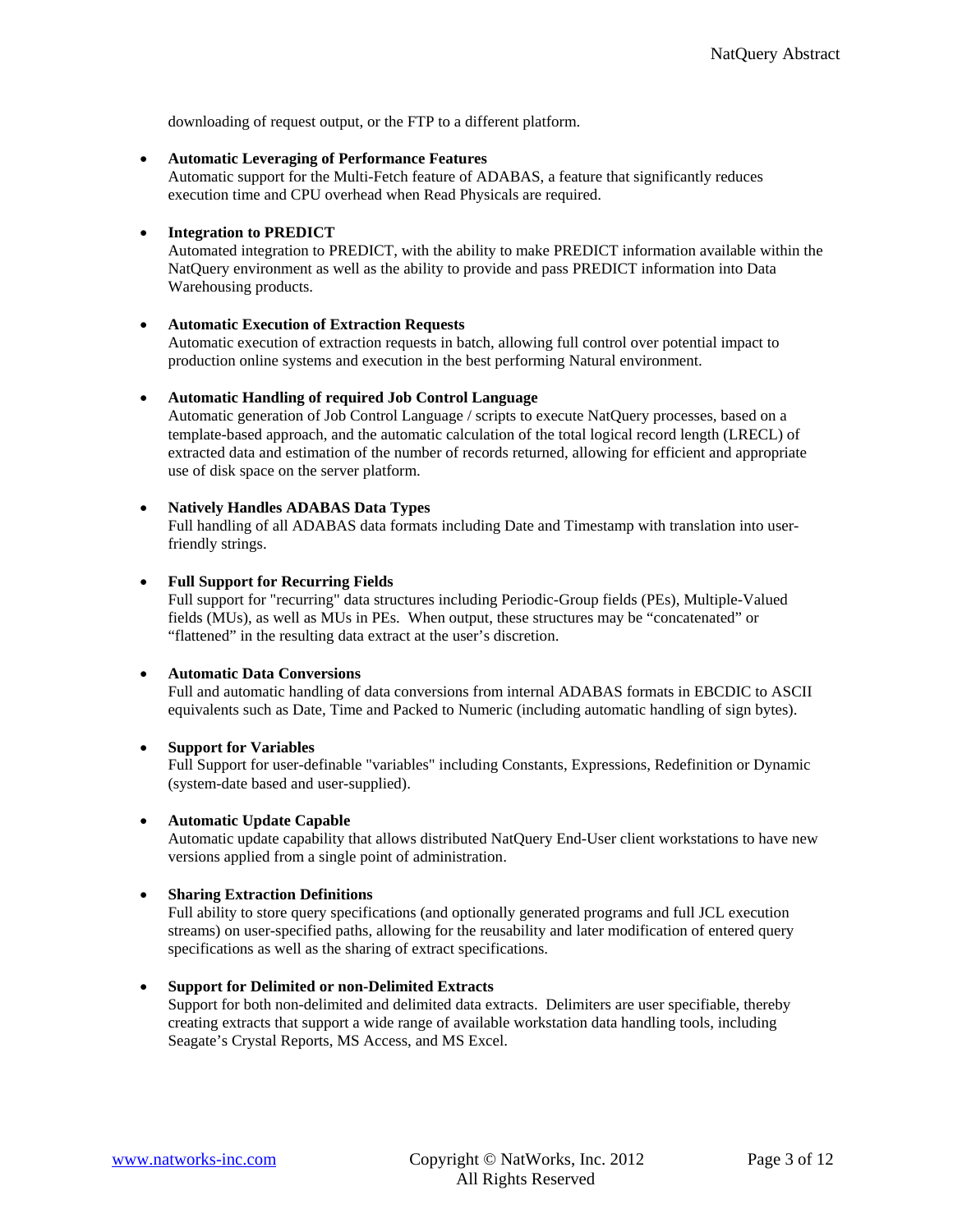#### • **Automatic Integration to EXCEL**

Direct integration to Microsoft Excel, with automatic creation of appropriate column "headers".

#### • **Automatic Integration to ACCESS**

Direct integration to Microsoft Access, with the ability to automatically create an Access table, append to an existing table, or merge into an existing table.

#### • **Delivery of Data that is "Load Ready"**

NatQuery can deliver data directly to a Data Mart or Data Warehouse platform where the data is in a format where it can be immediately processed by a RDBMS Load utility.

#### • **Integration to ETL Tools**

Direct Integration to Ascential's DataStage, Data Junction's Data Junction product, or any other Data Warehouse product that can accept COBOL File Definitions (CFDs).

#### • **Data Replication / Data Update Capability**

When used in conjunction with the NatCDC product, NatQuery can provide basic transaction replication from one ADABAS to another, and can additionally process sequential input files (with optional Store, Update or Delete processing against a given ADABAS file.

#### • **ADABAS Data into XML / XSL**

NatQuery has the ability to convert, in a single JCL stream, ADABAS data directly into XML on a mainframe server. Alternatively, NatQuery further support the conversion of ADABAS data into XML with XSL when directed to do so on the user's workstation.

#### • **Ability to Process Sequential Files**

NatQuery has the ability to create mainframe based sequential extracts that can then be immediately used as a data source for NatQuery, thus allowing for extracts which are based upon a sequential "driver file", with the full ability to link the sequential file to other ADABAS files to accomplish an expanded extracts. Additionally, NatQuery can be instructed to read virtually any flat sequential file not created by NatQuery to accomplish the same tasks.

#### • **Data Discovery Functions**

With the 3.1.5 release of NatQuery, new Data Discovery functions have been added that will allow an End-User to analyze ADABAS Repeating Fields (Multi-Valued Fields and Periodic Groups) to allow for a thorough understanding of how a given ADABAS application uses these types of fields. Another Analysis function allows for Alphanumeric Field Lengths to be analyzed for maximum used length, number of null fields and other pertinent information. These functions augment existing capabilities of NatQuery that analyze the use of ADABAS "key" fields such as Descriptors and Super-Descriptors.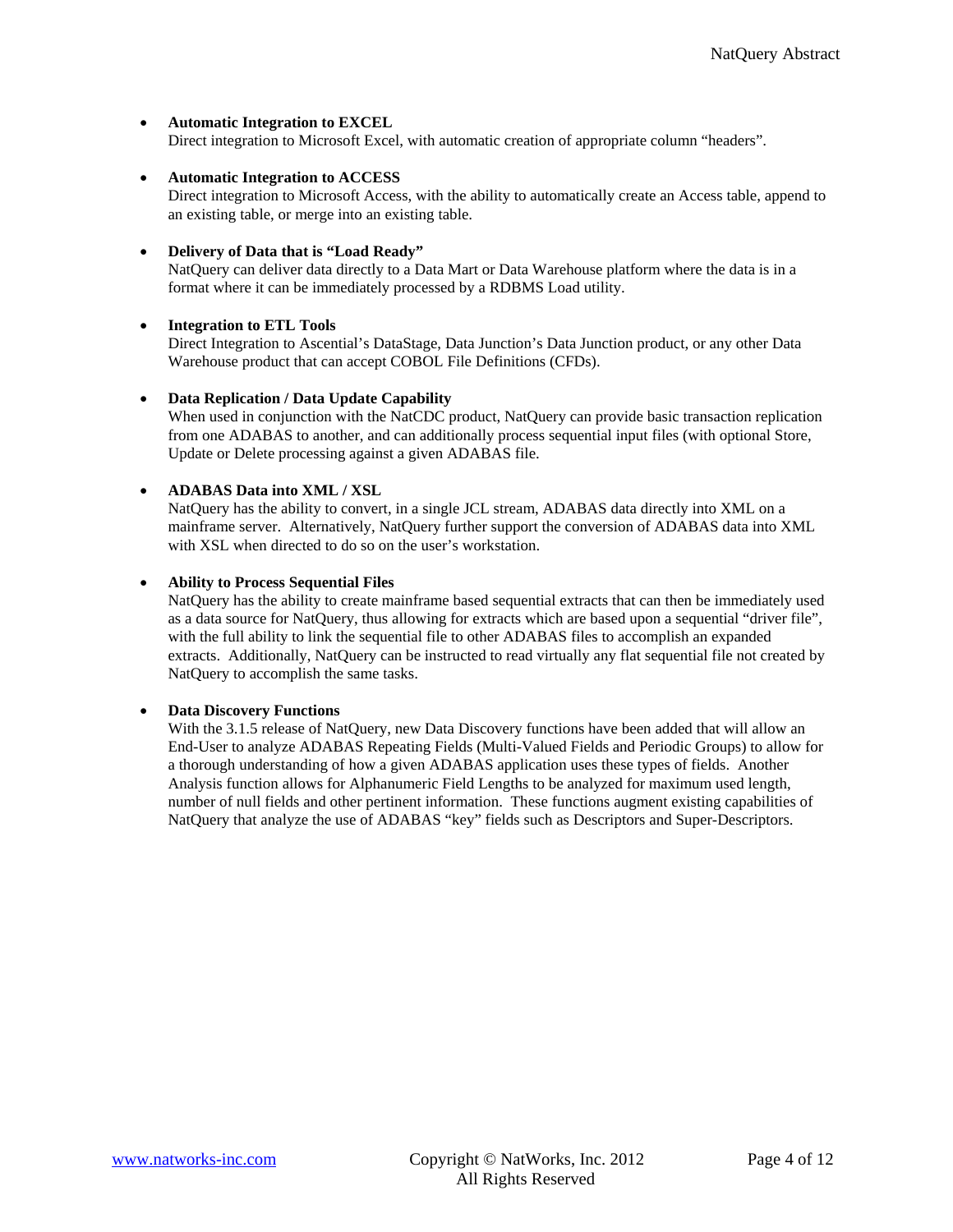# <span id="page-4-0"></span>**Integration to Natural / ADABAS**

NatQuery on a PC workstation integrates to the remote Natural / ADABAS server platform using automated File Transfer Protocol (FTP) over TCP/IP. Physical executions of all NatQuery requests occur in "batch".

To support the batch execution of extracts, NatQuery utilizes generic JCL / Script templates that are specific to a given task. When NatQuery is instructed to process a request, NatQuery generates the required objects and / or commands, and then inserts these into an appropriate JCL / Script template. This template is then parsed for predefined dynamic field tags, with these dynamic field tags allowing for generic JCL / Script templates to become specific to a given user / user request. This processing results in fully customized and executable JCL / Script.

As mentioned in the preceding page, FTP is used to physically move the generated JCL stream to the remote platform. How this JCL stream is then submitted to the platform's internal reader is based upon an administratively set option. Two options exist:

- FTP into the platform's internal reader, or
- FTP into pre-defined mainframe based file(s), in addition to a NatQuery batch process that physically submits the JCL into JES / POWER

If an organization allows for the direct submission of JCL into the remote platform's internal reader queue (for MVS this would be JES, for VSE this would be POWER), then NatQuery can be configured to FTP the executable JCL *directly* into a reader queue where it can execute.

If an organization does not allow for direct submission of JCL / Script through FTP (or in UNIX or NT environments where "batch" represents a different process), then the JCL / Script being executed is placed into predefined server-based request files. These JCL / Script are then processed by a NatQuery-provided batch "server" (in actuality three Natural programs) that executes in batch on the server platform. When the server executes (which can be set to either run continuously or at scheduled intervals), this server scans through all pre-defined server-based request files looking for requests. When a request is found, the server picks it up and submits it to the internal reader through the Natural-supplied NATRJE facility (or through system commands in UNIX and NT environments) so that it can execute.

When a specific user's request executes, the requested data is written to a user-specific server dataset, and the request's execution additionally updates a server-based "log" file that is specific to the requesting user with information concerning the executed request. This server-based user log file is retrievable to the user via FTP, and when this is done NatQuery will compare the contents of the server-based log to the contents of a workstation-based log (that is updated as requests are sent for execution). This comparison provides the user with the relative status of each request. When a request is shown as completed, the output of the request can be retrieved by the user via automated FTP.

Once the requested data is retrieved by the user to the NatQuery workstation, further automatic processing may occur if previously specified, such as the loading and presentation of data in Excel, or the loading of data into Access.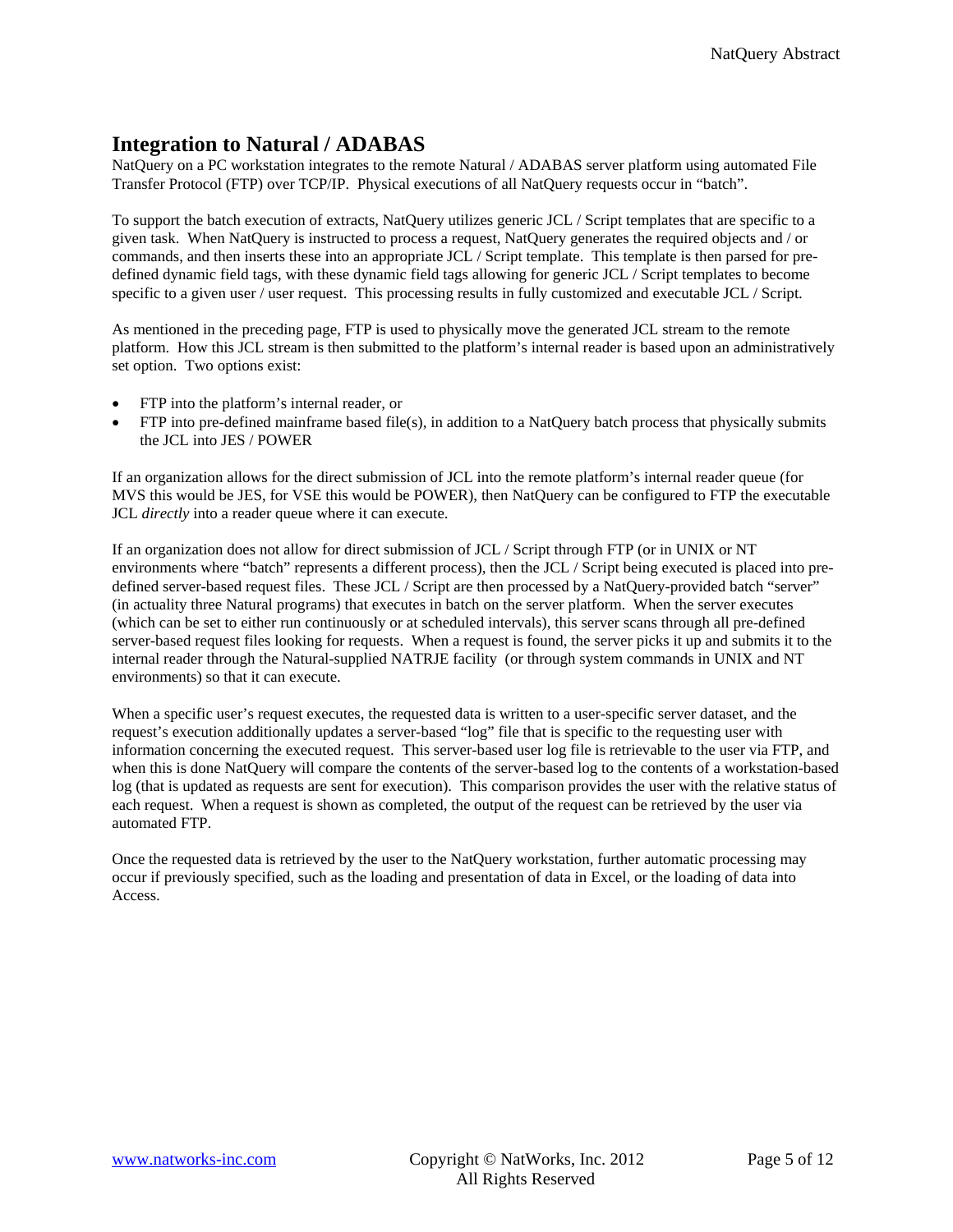# <span id="page-5-0"></span>**NatQuery Modes**

There are three "modes" of operation that NatQuery will operate under, as follows:

- Administrator
- End-User
- Demo

The mode that NatQuery will operate under is designated by the use (or lack of use) of a "License Key".

For the purpose of general demonstration, NatQuery can be executed without any License Key, in which case NatQuery will operate as a Demo. When provided with an appropriate key, NatQuery will operate in either Administrator mode or End-User mode.

License Keys are available from NatWorks, Inc. Depending upon the requirements / conditions of your NatQuery installation, at a minimum a License Key will be provided to support an Administrator installation(s), and an additional License Key to support End-User installations.

For questions concerning the availability of License Keys, please contact NatWorks, Inc through our website located at URL <http://www.natworks-inc.com>.

#### **NOTE 1:**

Depending upon the requirements / conditions of any given NatQuery installation, NatWorks may provide you with License Keys that are time-expiring. In these cases, NatQuery will fully operate under the appropriate mode until the pre-set expiration date. After this date, the NatQuery will automatically revert to operating in Demo mode.

#### **NOTE 2:**

It is possible to switch the mode under which any given installation of NatQuery is operating to a different mode by providing the installation of NatQuery with an appropriate License Key. In this way time-expired installations can be re-activated, or an Administrator installation may be switched to an End-User version or vice-versa.

#### **NOTE 3:**

For Data Warehousing applications of NatQuery, only a single Administrator version of NatQuery is usually required. End-User versions are designed to enable End-User extraction of ADABAS data, and may not be required for this use.

## **Administrator Mode**

The Administrator Mode is designed for use by a designated administrator, and it serves to build and manipulate categories of information that directly influence NatQuery and its interaction with the remote Natural / ADABAS database. Additionally, the Administrator Mode has the ability to execute (FTP) requests against the ADABAS environment and therefore contains all functionality found in the End-User mode of NatQuery.

There are two general categories of information that a NatQuery Administrator mode is designed to capture:

- FTP Information
- Environment Configuration Information

#### **FTP Information**

The FTP Information section will supply NatQuery with the information required to connect to the remote ADABAS platform via FTP. This includes FTP-related information concerning the server platform, the users who will be using NatQuery against the server platform, and the JCL templates that will be executed on the server platform.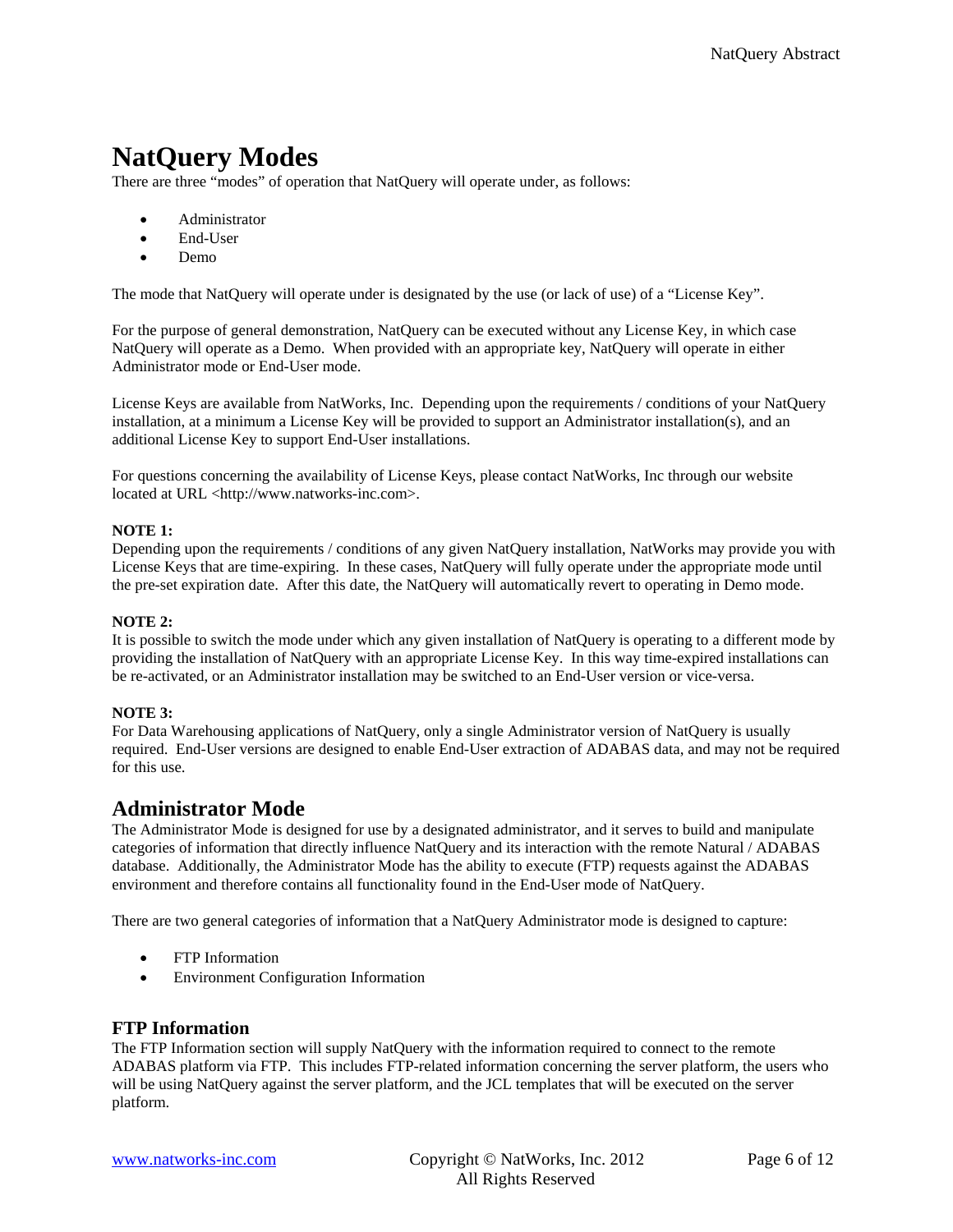### <span id="page-6-0"></span>**Environment Configuration Information**

The Environment Configuration Information section pertains to information that is directly related to the source ADABAS database(s). This includes the capture of:

• **Data Definition Modules (DDMs)**

DDMs are a basic building block for Natural access to ADABAS. DDMs are used by NatQuery to gain information on specific ADABAS files. DDMs can be obtained from the ADABAS platform automatically from within NatQuery, or DDMs can be imported into NatQuery.

#### • **File Relationships Information**

File Relationship Information is optional, but if provided this information allows NatQuery to allow the automatic logical linking (or "joining") of multiple ADABAS files together into a single data extract request. The information captured describes how any given DDM relates to other DDM(s), the access paths (keys / indices) that support the logical linking, and how these access paths are initialized. With this information available, an End-User is completely shielded from having to deal with these complex issues.

#### • **Descriptor Statistics**

Descriptor Statistic information describes all of the access paths (keys / indices) available into a given file and describes the I/O characteristics of the access path. This information can either be automatically generated or may be manually supplied. With this information available, NatQuery gains application-specific intelligence, and can determine, based on user-supplied Selection Logic, what the optimal access path is to resolve a given data extract request.

#### • **Occurrence Information**

Occurrence Information describes the default occurrence specifications for recurring fields, as well as their specific maximum limits. This information then controls how a given data extract request will obtain and handle the recurring fields structures in ADABAS such as Multi-Valued fields (MUs), Periodic-Groups (PEs) and even MUs in PEs when these fields are referenced in a data extract request. With this information available, an End-User is completely shielded from having to have an in-depth knowledge of these complex structures.

#### • **I/O Parameters**

I/O Parameters generally describes program generation "rules-of-thumb" for when generating Natural I/O statements, and influence when one access method will be used over another.

With the above information captured, NatQuery is provided with "application intelligence", an intelligence that can be equated to that of a skilled Natural programmer who understands the complexity of a given database application file structure. This intelligence is then utilized by NatQuery to enable End-User generation of optimized single and multi-file data extract programs on demand, doing so in a manner that completely shields the end-user from the complexities of how source data is physically stored, and the mechanism used to extract the required data.

## **End-User Mode**

The End-User version is designed specifically to allow "End-Users" to build extraction requests against the remote ADABAS database. It cannot be used to perform any required Administration tasks.

By using the Environment Configuration that has been built by an Administrator version, the process that an End-User must perform to specify any extraction request is reduced to its most basic elements:

- What file(s) does the desired data reside in
- What data fields need to be retrieved
- What additional variable fields should be defined (this is optional)
- What selection logic should be applied to retrieve the specified data
- What the target of the data extract should be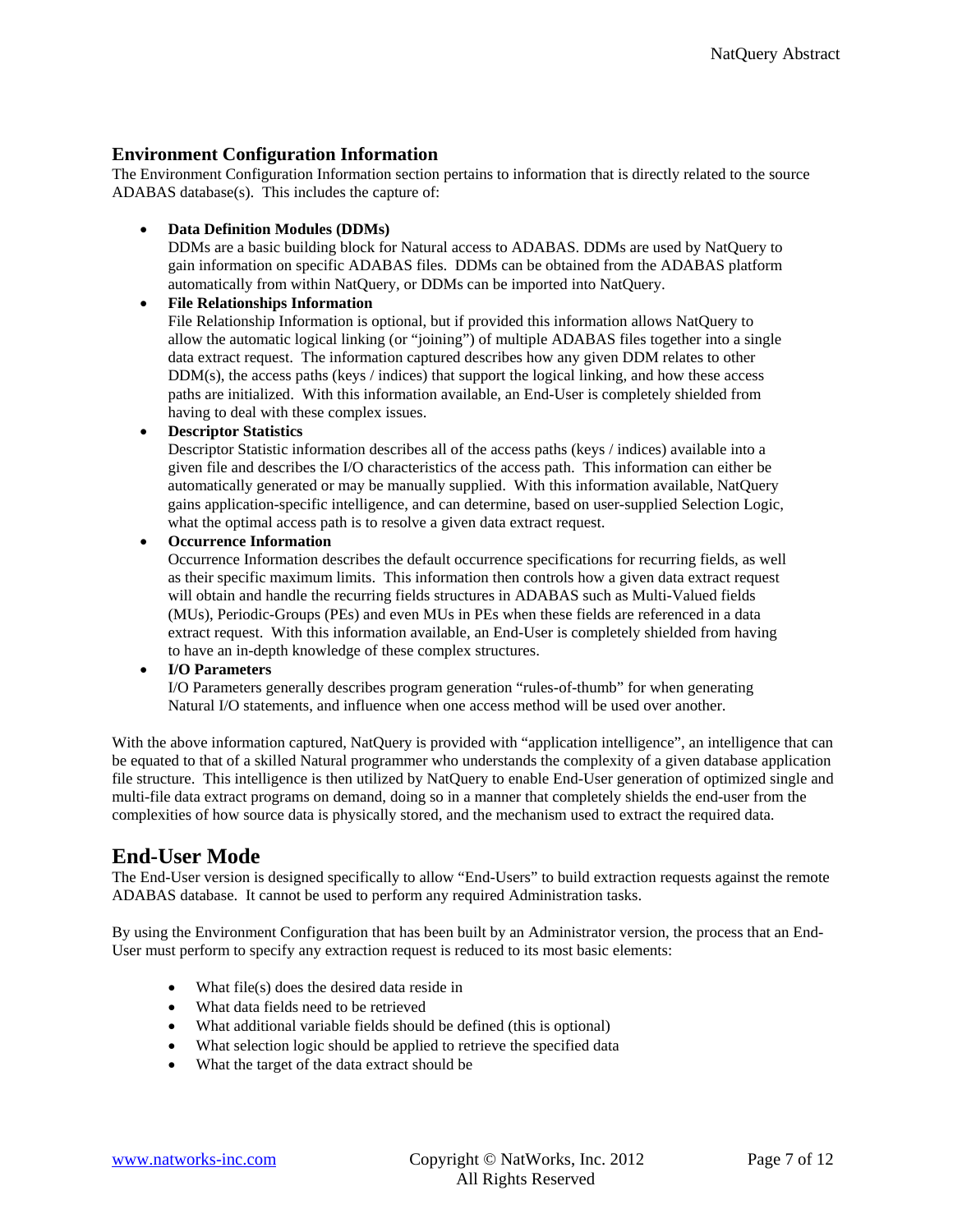<span id="page-7-0"></span>The end-user component supplies the graphical means of capturing the above information, with this information being referred to as a request or Query Specification. Query Specifications are handled in a typical Windows fashion, with the standard functions of Open, Save, Save As, Delete, etc.

When handling recurring fields, these fields are automatically presented to the end-user in terms of their administratively controlled "occurrence" defaults, which greatly simplifies the understanding of these types of fields on the part of the end-user. At the end-user's discretion, these occurrence default values can be easily over-ridden (within the administratively controlled maximums), but with default values provided, users do not need an in-depth knowledge of these structures.

Once a Query specification is entered, and prior to the actual generation of a Natural extract program that satisfies the query specification, the query can be designated by the user to be a specific type of extract program. The currently supported extract types are:

- Data Download to PC File
- Data Download into Microsoft Excel
- Ascential DataStage Extract program
- SourcePoint™ Extract program
- Data Download to Microsoft Access
- ADACMP Decompress Infile (available only on Administrator Versions)

# **Demo Mode**

The Demo version is designed specifically to allow prospective customers to appreciate the look and feel of NatQuery and how it operates. It must be noted that the Demo version's use is restricted in the following ways:

- The Demo version does not allow for the creation of a customer-specific environment. While all administration functions can be seen, these functions cannot be utilized to create a customer-specific environment configuration.
- The Demo version is limited to generating Natural data extraction programs against an installation provided "demo" environment configuration, a configuration that uses the Software AG example DDMs of EMPLOYEES, VEHICLES and SAG-TOURS.
- The demo version cannot be used to communicate to a remote Natural / ADABAS platform.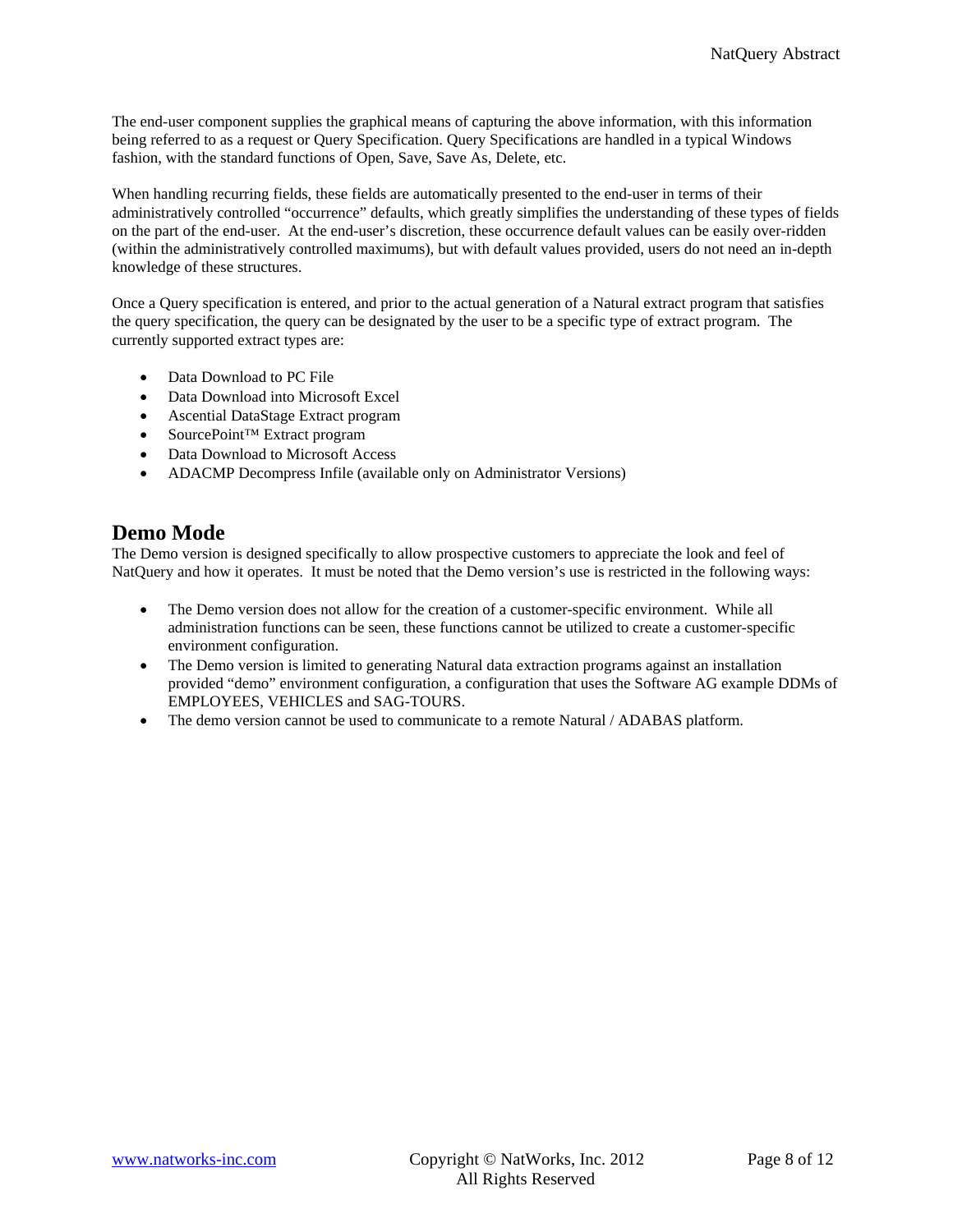# <span id="page-8-0"></span>**NatQuery for End-User Extraction**

The concept behind the design of NatQuery was simple:

• Reduce, to an absolute minimum, the knowledge that an End-User would require to successfully extract data from ADABAS

This design approach was a departure from the design of other available ADABAS-specific data extraction tools; tools that had proven themselves to require a significant amounts of education on the part of the End-User to use, let alone use effectively.

NatWorks Inc feels that we have delivered on this basic design concept through the implementation of an Administrator component. This component allows an Administrator to provide NatQuery with knowledge that is specific to any given ADABAS application. Once captured, NatQuery can utilize this knowledge to guide, facilitate and radically simplify the specification of a given data extraction request.

NatQuery is entirely suitable for use as an End-User Query Tool against ADABAS or any data source that can be accessed using Natural; it was in fact designed this specific purpose in mind.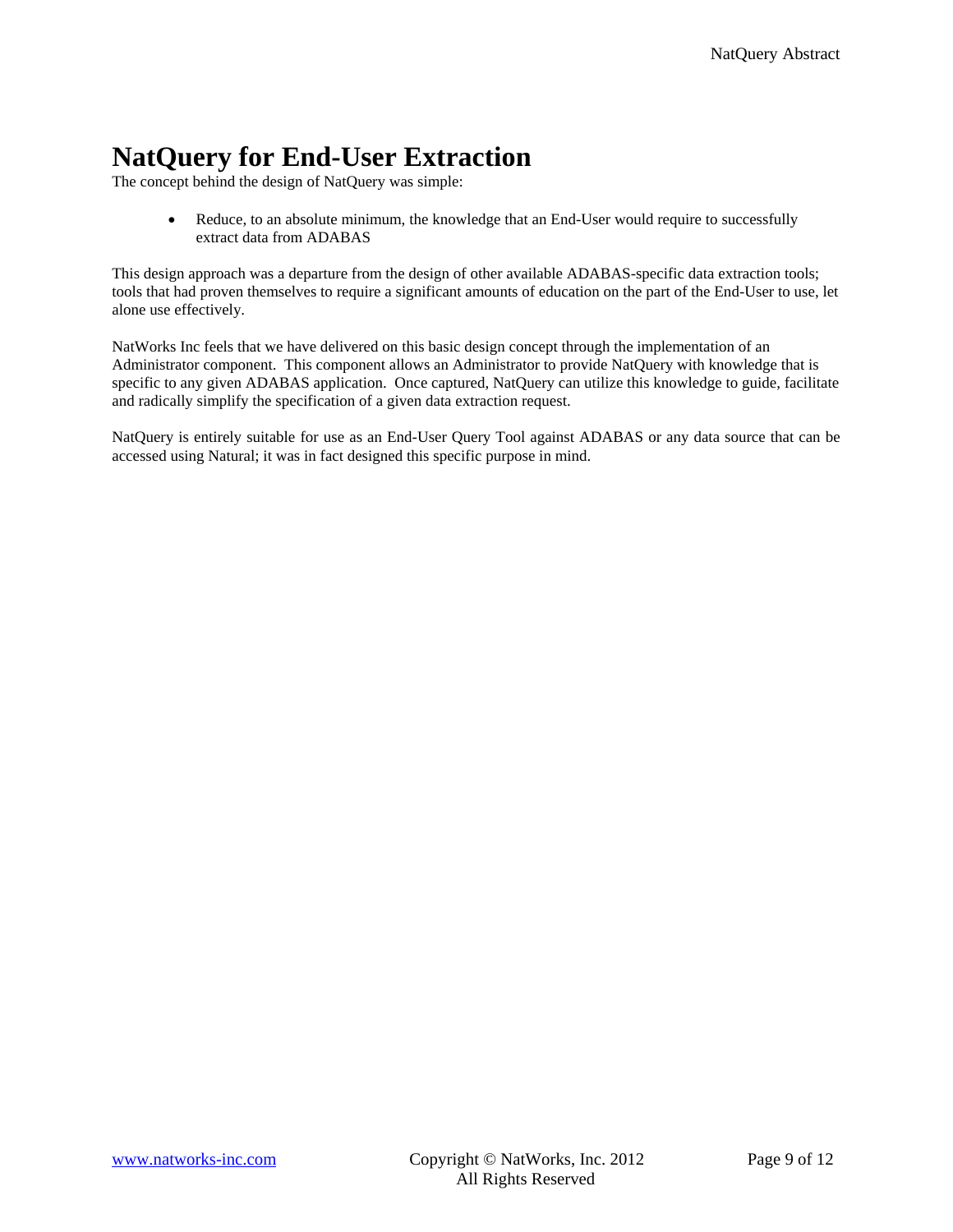# <span id="page-9-0"></span>**NatQuery for Data Warehousing**

One of the most difficult tasks with any Data Warehousing effort is the implementation and management of the physical data capture processes. There are two major aspects in considering these processes:

- Data Extraction (for initial data loading / full data refreshing)
- Change Data Capture (CDC)

# **Data Extraction**

For general Data Extraction, NatQuery is all that is required. For maximum flexibility, NatQuery allows for the generation of Natural data extraction programs. For maximum performance, NatQuery supports the generation of the parameters required for specific ADABAS utilities, as well as the generation of Natural programs that process the data that these utilities deliver.

# **Change Data Capture**

For Change Data Capture, NatWorks offers the product NatCDC, an add-on product to NatQuery. Using the combination of NatQuery and NatCDC, an organization can easily access transactional or the "changed data" of ADABAS – data stored in ADABAS Protection Logs (PLOGS). For further information on NatCDC, please contact NatWorks or refer to the NatWorks website located at URL [http://www.natworks-inc.com.](http://www.natworks-inc.com/)

# **Integration with Extraction, Transformation and Loading (ETL) Tools**

In many cases, the delivery of extracted data is only one step in a total Data Warehousing effort. Once the data is available, there are often requirements to further process this data through transformations and / or scrubbing, as well as the processing required to physically load this data onto the target platform.

To facilitate the further processing of NatQuery-provided extracted data into ETL tools, NatQuery has the ability to generate "interface files", or files that describe the physical layout and content of NatQuery-produced data extractions. In the current release of NatQuery, two different interface file types are supported: COBOL File Definition files (CFD) and DataStage Exchange files (DSX).

Once NatQuery has generated CFD or DSX files, these files can then be imported into any one of a number of ETL tools. Once imported, these ETL tools gain the capability to immediately process the extracted data in the required manner.

# **General Information**

NatQuery is written in Visual Basic, and is delivered as a 32-bit application that has been designed to execute on any Microsoft Windows 32-bit operating system.

# **Workstation Requirements**

The following are the suggested minimum requirements for workstation installation:

- 486 processor (Pentium recommended)
- 6MB Hard Disk free (minimum)
- 16MB RAM (64MB or higher recommended)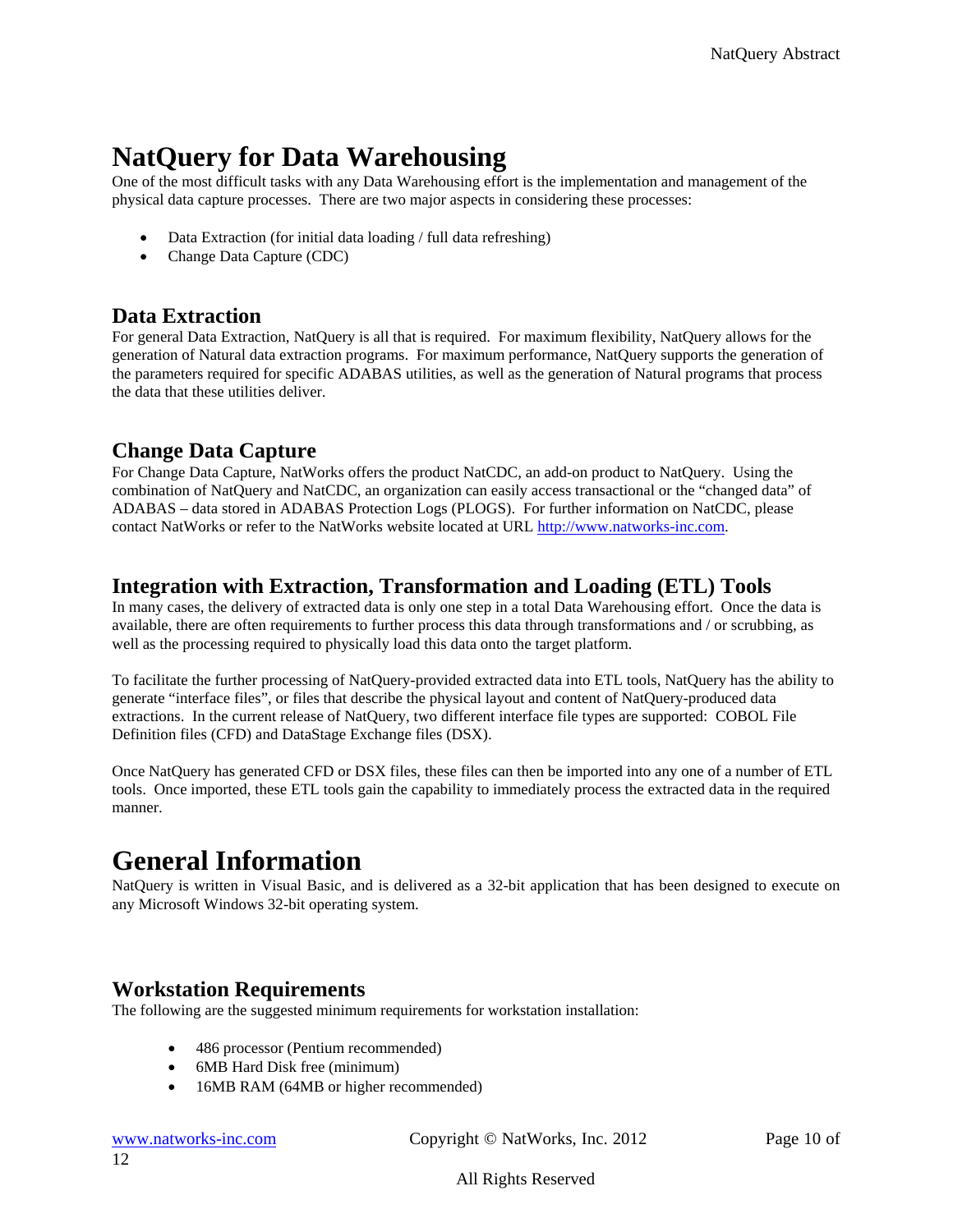<span id="page-10-0"></span>To achieve automatic integration to a remote Natural / ADABAS platform, NatQuery utilizes File Transfer Protocol (FTP). This means that in order to achieve this integration, the workstation must be physically connectable to the server environment over TCP/IP, and have appropriate hardware / software installed on the workstation that will support an FTP client.

The physical implementation of FTP with NatQuery is achieved through program calls to a Microsoft-supplied Dynamic Link Library (DLL) called wininet.dll. Specific versions of this DLL are required depending upon the host Natural / ADABAS operating system. The following requirements apply:

- For VSE and UNIX servers, wininet.dll must be version 4.0 or greater
- For MVS servers, wininet.dll must be version 5.0 or greater

Microsoft generally supplies Wininet.dll as part of the Windows operating system; NatQuery does not supply this DLL. If this DLL is not on your PC, or an older version is installed, you may obtain this DLL by installing the latest version of Microsoft's Internet Explorer product. Internet Explorer is obtainable free-of-charge through Microsoft's website.

#### **FTP/FTPS Support - Version 5.3.x Forward**

From NatQuery version 5.3.x forward, FTP and FTPS is supported through the use of a licensed third-party product called PowerTCP provided by Dart Communications. The primary reason for this switch was to enable support for FTPS in addition to FTP, both of which PowerTCP fully supports. The PowerTCP components are provided royalty-free to a NatQuery customer, with these components installed as part of a NatQuery install.

With the introduction of FTP and FTPS support, the use of Microsoft's WININET.DLL was jettisoned, such that NatQuery no longer makes any calls to this DLL.

## **Server Platform Requirements**

NatQuery achieves integration to a remote Natural server platform through the use of File Transfer Protocol (FTP). This means that the server platform must support FTP Server connections, along with associated hardware / software.

NatQuery can utilize FTP connectivity in one of two ways:

- By performing FTP operations directly into "batch" on the server's operating platform: For example directly into JES on MVS systems or into POWER for VSE systems. To accomplish this the server platform must be configured to accommodate these batch requests – in some cases, this may be disallowed for security concerns.
- By performing FTP operations into pre-defined disk files on the server's operating platform which are then subsequently picked up and submitted to the server platform through a batchbased NatQuery server process. This server process is provided with a NatQuery installation, and may be run intermittently, continuously or at pre-scheduled intervals to allow requests to be processed.

For VSE systems, it is currently a requirement that VSAM be available to contain required server-side files.

## **Software AG™ Product Dependencies**

The following table summarizes the associated Software AG products and their relative dependencies on the server platform.

| <b>Product</b> | <b>Features/Comments</b>           |
|----------------|------------------------------------|
| <b>Natural</b> | Required – version $2.x$ or higher |
| ADABAS         | Optional – version 6 or higher     |

www.natworks-inc.com Copyright © NatWorks, Inc. 2012 Page 11 of